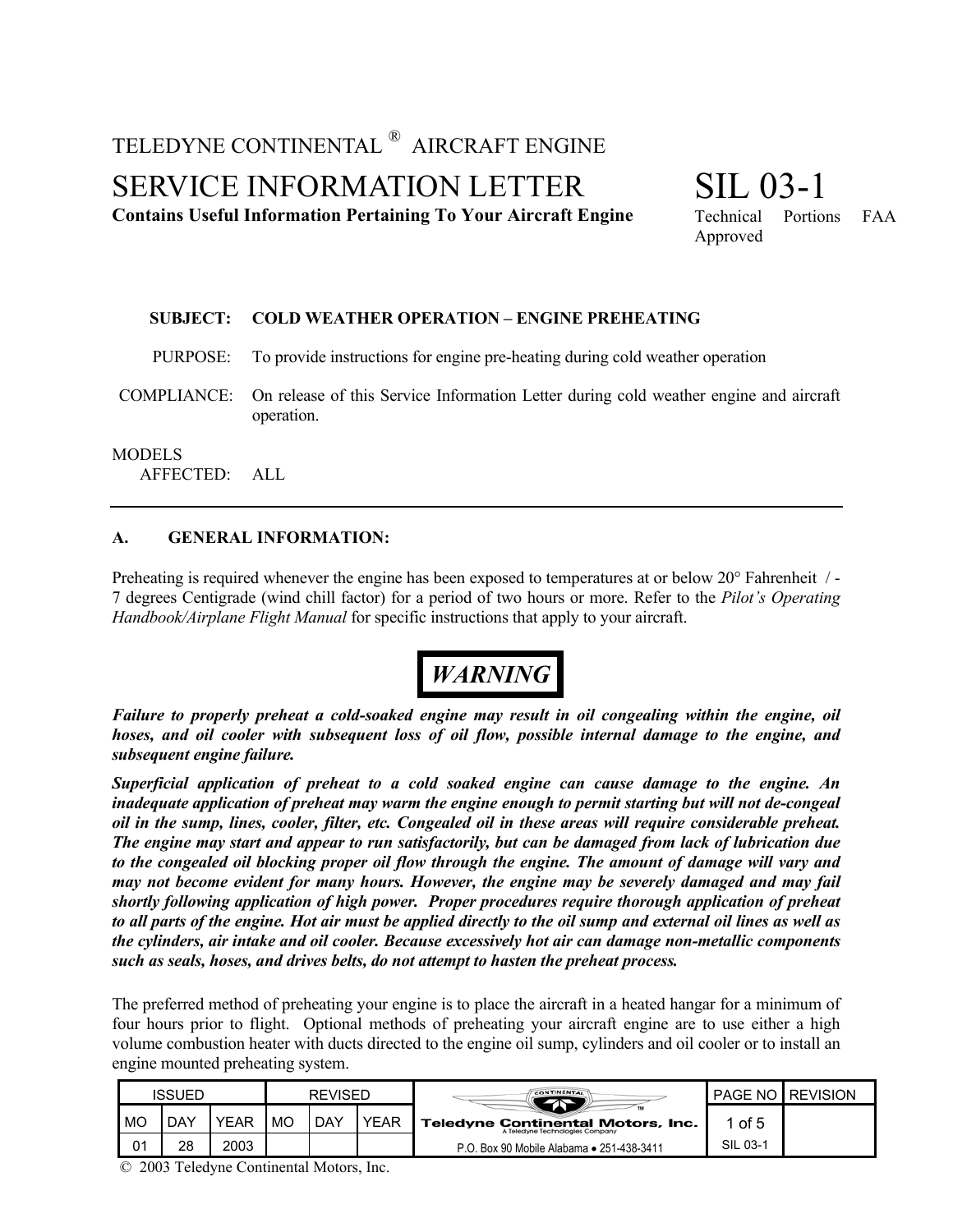Prior to operation and/or storage in cold weather, ensure that the engine is serviced with the correct viscosity oil for the ambient temperature. Refer to the latest revision of TCM service bulletin SIL 99-2A. In the event of temporary cold weather operation, consideration should be given to storing the aircraft in a heated hangar between flights.

#### *CAUTION: Attempting to start your engine with a partially discharged aircraft battery may result in damage to the starter relay, possible engine kick-back resulting in a broken starter adapter clutch spring.*

Engine starting during extreme cold weather is generally more difficult. Cold soaking causes the oil to become thicker (more viscous), making it difficult for the starter to crank the engine. This results in slow cranking speeds and an abnormal drain on the battery capacity. At low temperatures, aviation gasoline does not vaporize readily, further complicating the starting procedure. Always use an external power source when attempting to start your aircraft engine in cold weather.



*Over priming can cause a flooded intake resulting in a "hydraulic lock" event and subsequent engine malfunction or failure. If you over prime, or flood your engine, make certain that all fuel has drained from the intake manifold and/or cylinder prior to attempting engine starting.*

False starting (failure to continue running after starting) often results in condensation on spark plug electrodes. This moisture can freeze and must be eliminated either by preheating the engine or removing and cleaning the spark plugs.

#### **B. APPLICATION OF PREHEAT USING COMBUSTION HEATER:**

If a heated hangar is not available and the aircraft and engine have been exposed to temperatures below 20 degrees Fahrenheit / -7 degrees Centigrade (wind chill factor) for 2 hours or more, and does not have an engine mounted preheating system the following procedure may be used.

The following procedure is required for preheating, starting, warm-up, run-up and takeoff.

- 1. Select a high volume hot air heater**.** Small electric heaters which are inserted into the cowling opening do not appreciably warm the oil and may result in superficial preheating.
- 2. Proper procedures require thorough application of preheat to all parts of the engine. Apply preheated air directly to the oil sump, oil filter, external oil lines, oil cooler, coolant radiator and cylinder assemblies. Continue to apply heat for a minimum of 30 minutes.
- 3. Start the engine immediately after completion of the preheating process. Since the engine will be warm, use the normal start procedure.

#### *CAUTION: If oil pressure is not indicated within 30 seconds, shut the engine down and determine the cause.*

4. Operate the engine at 1000 RPM until some oil temperature is indicated. Monitor oil pressure closely, if necessary retard throttles to maintain oil pressure below 100 PSI. If oil pressure is less than 30 PSI, or

|    | ISSUED |             | REVISED   |     |             | <b>CONTINENTAL</b>                                                          | <b>PAGE NO I</b> | <b>REVISION</b> |
|----|--------|-------------|-----------|-----|-------------|-----------------------------------------------------------------------------|------------------|-----------------|
| MO | DAY    | <b>YEAR</b> | <b>MO</b> | DAY | <b>YEAR</b> | <b>Teledyne Continental Motors, Inc.</b><br>A Teledyne Technologies Company | 2 of 5           |                 |
| 01 | 28     | 2003        |           |     |             | P.O. Box 90 Mobile Alabama • 251-438-3411                                   | SIL 03-1         |                 |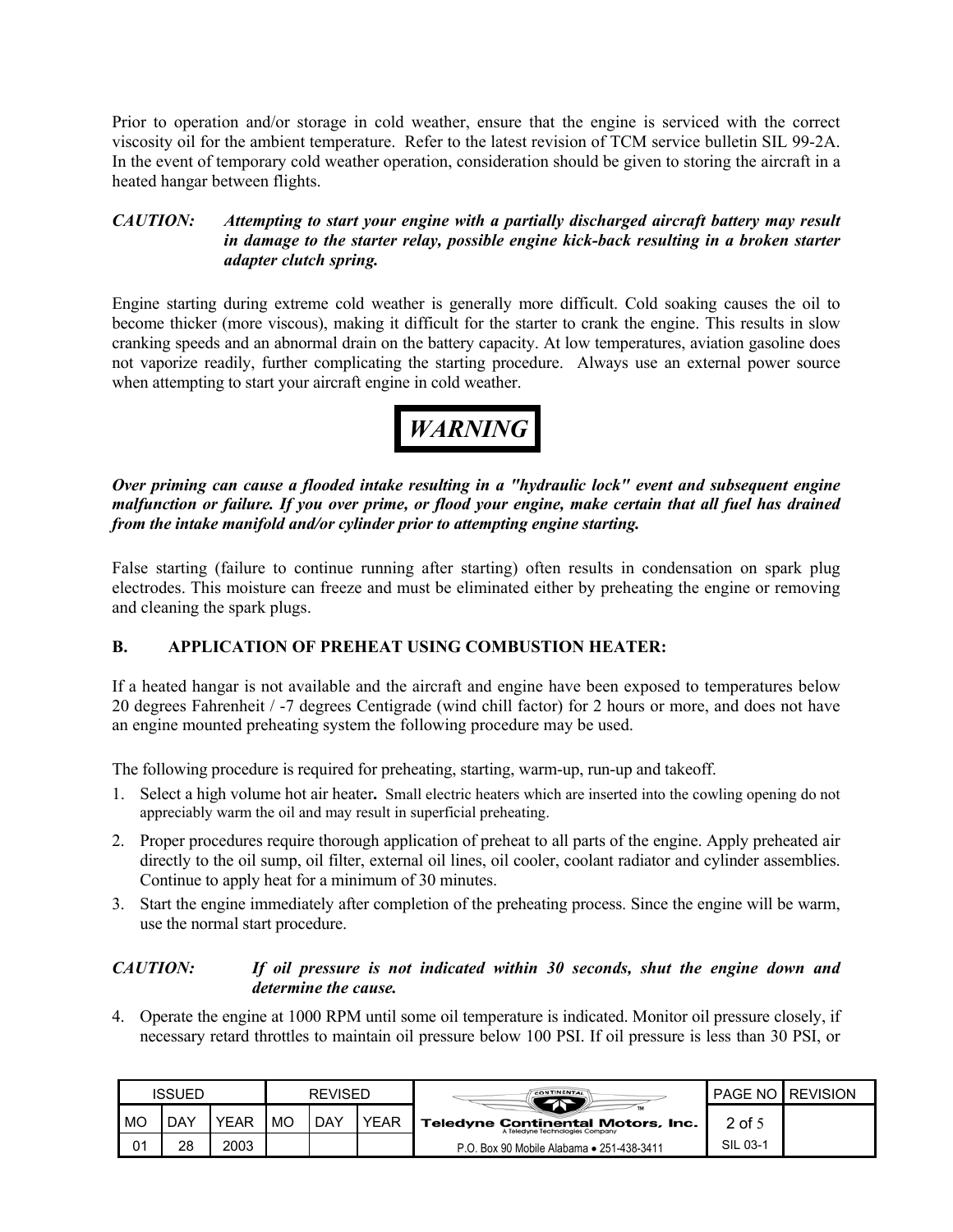cannot be maintained below 100 PSI, shut the engine down and repeat the preheat process. Do not close the cowl flaps to facilitate engine warm-up.

*CAUTION: Do not operate the engine at speeds above 1700 RPM unless oil temperature is 75*° *Fahrenheit or higher and oil pressure is within specified limits of 30-60 PSI.*

5. Run the engine up to 1700 RPM, approach this rpm in increments to prevent oil pressure from exceeding 100 PSI.



#### *Operation of the engine above 1700 RPM before reaching minimum oil temperature may result in engine malfunction, engine failure, injury or death.*

6. At 1700 RPM, adjust the propeller control to Full DECREASE until minimum governing RPM is observed, then return the control to Full INCREASE RPM. Repeat this procedure three or four times to circulate warm oil into the propeller dome. If the aircraft manufacturer recommends checking the propeller feathering system, move the control to the FEATHER position but do not allow the RPM to drop more than 300 RPM below minimum governing speed.

#### *CAUTION: Continually monitor oil pressure during run up.*

- 7. Check magnetos as specified in the aircraft POH/AFM.
- 8. When oil temperature has reached 100 degrees Fahrenheit and oil pressure does not exceed 60 PSI at 2500 RPM, the engine has been warmed sufficiently to accept full rated power.

#### **C. APPLICATION OF PREHEAT USING ENGINE MOUNTED PREHEATER SYSTEM:**

If a heated hangar is not available and the aircraft and engine have been exposed to temperatures below 20 degrees Fahrenheit / -7 degrees Centigrade and has an engine mounted preheating system the following procedure may be used.

Engine mounted preheating systems should include individual cylinder head heater thermocouples, oil sump heater pad and crankcase heater pad. The use of a nacelle blanket will increase the effectiveness of engine preheating.

- 1. Follow the specific instruction provided by the manufacturer of the preheating system for its operation.
- 2. Begin preheating of the engine at least 5 hours prior to expected departure. However, do not leave the engine preheating system in operation for more than 24 hours.
- NOTE: The use of an approved thermal blanket or cover will help to reduce the effects of wind and cold air circulation when the aircraft is not hangered. Normally the manufacturer of the preheating system has thermal blankets available for purchase.
- 3. Start the engine immediately after completion of the preheating process. Since the engine will be warm, use the normal start procedure.

*CAUTION: If oil pressure is not indicated within 30 seconds, shut the engine down and determine the cause.*

|    | ISSUED |      | REVISED |     |             | CONTINENTAL                                                                 | <b>PAGE NO</b> | <b>REVISION</b> |
|----|--------|------|---------|-----|-------------|-----------------------------------------------------------------------------|----------------|-----------------|
| MO | DAY    | YEAR | MO      | DAY | <b>YEAR</b> | <b>Teledyne Continental Motors, Inc.</b><br>A Teledyne Technologies Company | 3 of 5         |                 |
| 01 | 28     | 2003 |         |     |             | P.O. Box 90 Mobile Alabama • 251-438-3411                                   | SIL 03-1       |                 |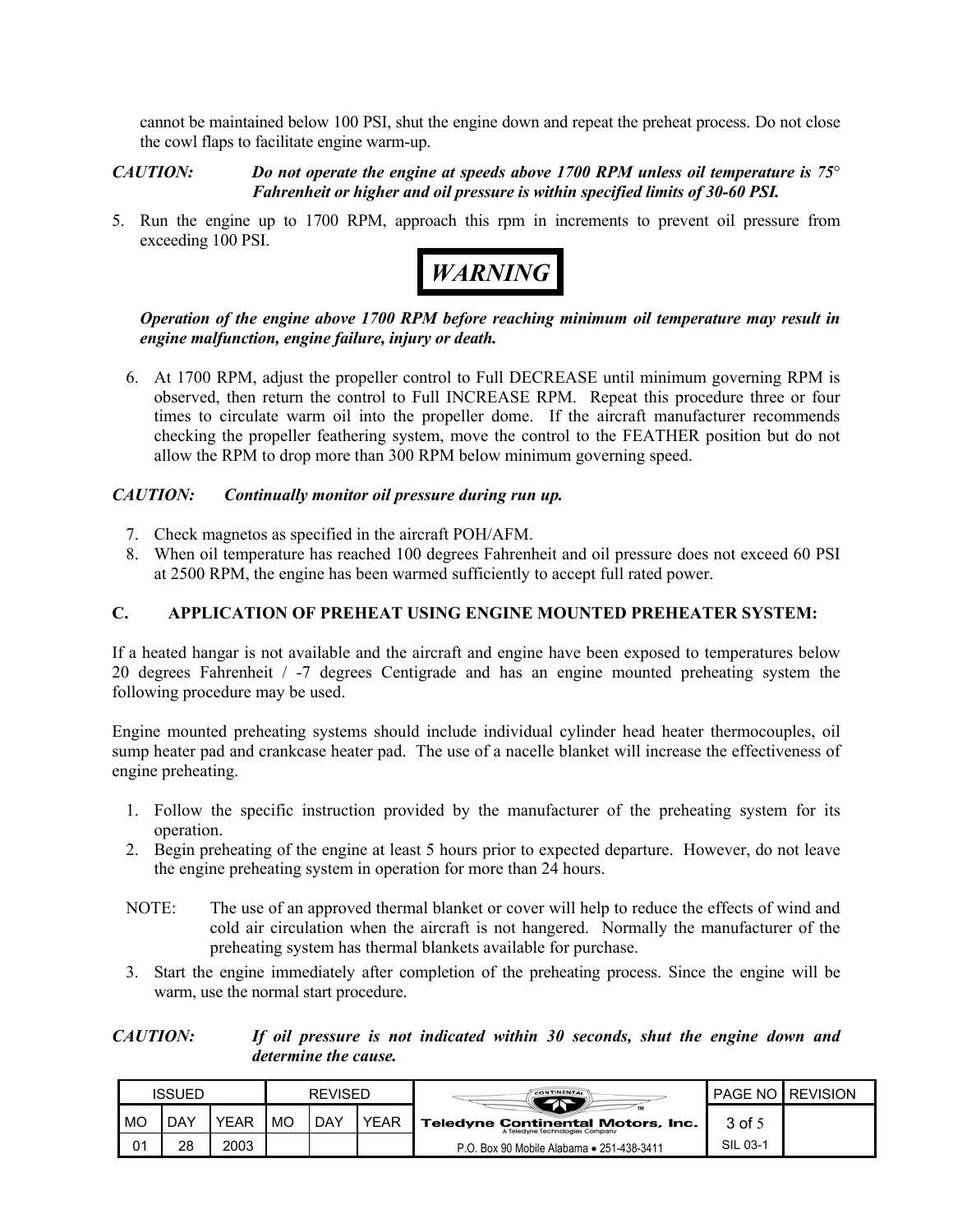4. Operate the engine at 1000 RPM until some oil temperature is indicated. Monitor oil pressure closely, if necessary retard throttles to maintain oil pressure below 100 PSI. If oil pressure is less than 30 PSI, or cannot be maintained below 100 PSI, shut the engine down and repeat the preheat process. Do not close the cowl flaps to facilitate engine warm-up.

#### *CAUTION: Do not operate the engine at speeds above 1700 RPM unless oil temperature is 75*° *Fahrenheit or higher and oil pressure is within specified limits of 30-60 PSI.*

5. Run the engine up to 1700 RPM, approach this rpm in increments to prevent oil pressure from exceeding 100 PSI.

# *WARNING*

*Operation of the engine above 1700 RPM before reaching minimum oil temperature may result in engine malfunction, engine failure, injury or death.*

6. At 1700 RPM, adjust the propeller control to Full DECREASE until minimum governing RPM is observed, then return the control to Full INCREASE RPM. Repeat this procedure three or four times to circulate warm oil into the propeller dome. If the aircraft manufacturer recommends checking the propeller feathering system, move the control to the FEATHER position but do not allow the RPM to drop more than 300 RPM below minimum governing speed.

#### **NOTE: Continually monitor oil pressure during run up.**

- 7. Check magnetos as specified in the aircraft POH/AFM.
- 8. When oil temperature has reached 100 degrees Fahrenheit and oil pressure does not exceed 60 PSI at 2500 RPM, the engine has been warmed sufficiently to accept full rated power.

## *WARNING*

*Do not leave an engine-mounted pre-heater system on for more than twenty- four hours prior to flight. Continuous operation of engine-mounted preheater systems may result in aggressive corrosive attack internal to the engine.*

#### **D. COLD WEATHER START WITHOUT PREHEAT:**

At ambient temperature between 20 and 40 degrees Fahrenheit the following procedure is recommended.

1. Use an external power source or ensure that the aircraft battery is fully charged.

#### *CAUTION: Attempting to start your engine with a partially discharged aircraft battery may result in damage to the starter relay, possible engine kick-back resulting in a broken starter adapter clutch spring.*

| ISSUED |  |     |      | REVISED   |     | <b>CONTINENTAL</b> |                                                                             | <b>PAGE NO LREVISION</b> |  |
|--------|--|-----|------|-----------|-----|--------------------|-----------------------------------------------------------------------------|--------------------------|--|
| MO     |  | DAY | YEAR | <b>MO</b> | DAY | YEAR               | <b>Teledyne Continental Motors, Inc.</b><br>A Teledyne Technologies Company | 4 of 5                   |  |
| 01     |  | 28  | 2003 |           |     |                    | P.O. Box 90 Mobile Alabama • 251-438-3411                                   | SIL 03-1                 |  |